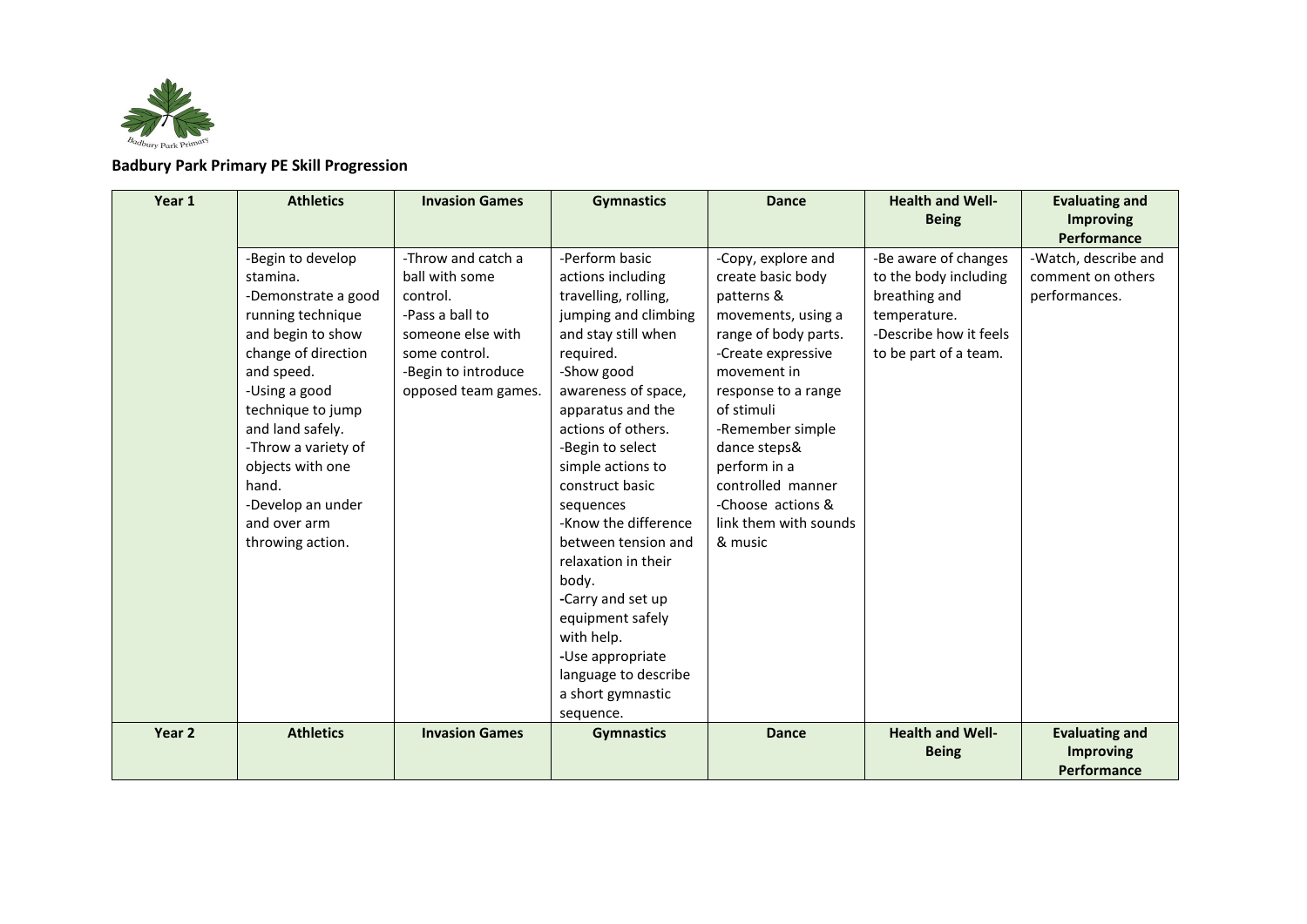

| -Continue to develop | -Throw and catch a    | -Copy, remember,       | -Perform with control | -Be aware and        | -Begin to watch     |
|----------------------|-----------------------|------------------------|-----------------------|----------------------|---------------------|
| stamina.             | ball with control and | explore and repeat     | & co-ordination,      | recognise changes in | others and focus on |
| -Begin to increase   | some accuracy whilst  | simple actions varying | extending and         | heart rate,          | specific actions to |
| running distance.    | moving.               | speed and levels       | adapting movement     | temperature and      | improve own skills. |
| -Demonstrate a good  | -Pass a ball to       | -Perform basic         | phases                | breathing rate.      |                     |
| running technique    | someone else with     | gymnastic actions      | -Create an            |                      |                     |
| and to show change   | control whilst        | with control and       | imaginative sequence  |                      |                     |
| of direction and     | moving.               | coordination.          | of movements to a     |                      |                     |
| speed.               | -Take part within     | -Repeat a sequence     | variety of stimuli,   |                      |                     |
| -Perform a run and   | opposed team games.   | of gymnastic actions   | exploring movements   |                      |                     |
| jump in sequence.    | -Show an awareness    | incorporating smooth   | and feelings          |                      |                     |
| -Demonstrate a range | of opponents and      | transitions and        | -Vary dynamics,       |                      |                     |
| of throwing actions  | team mates during     | stillness.             | levels, speed &       |                      |                     |
| using a variety of   | games.                | -Begin to identify the | direction             |                      |                     |
| objects.             |                       | difference between     |                       |                      |                     |
|                      |                       | my performance and     |                       |                      |                     |
|                      |                       | that of others         |                       |                      |                     |
|                      |                       | -Create and perform    |                       |                      |                     |
|                      |                       | a short sequence with  |                       |                      |                     |
|                      |                       | clear beginning,       |                       |                      |                     |
|                      |                       | middle and end, then   |                       |                      |                     |
|                      |                       | adapt to include       |                       |                      |                     |
|                      |                       | apparatus and/or       |                       |                      |                     |
|                      |                       | partner.               |                       |                      |                     |
|                      |                       | -Handle apparatus      |                       |                      |                     |
|                      |                       | safely and recognise   |                       |                      |                     |
|                      |                       | risks involved.        |                       |                      |                     |
|                      |                       | -Use appropriate       |                       |                      |                     |
|                      |                       | language to            |                       |                      |                     |
|                      |                       | accurately describe a  |                       |                      |                     |
|                      |                       | gymnastic              |                       |                      |                     |
|                      |                       | sequence, choosing     |                       |                      |                     |
|                      |                       | one aspect and say     |                       |                      |                     |
|                      |                       | how to improve it.     |                       |                      |                     |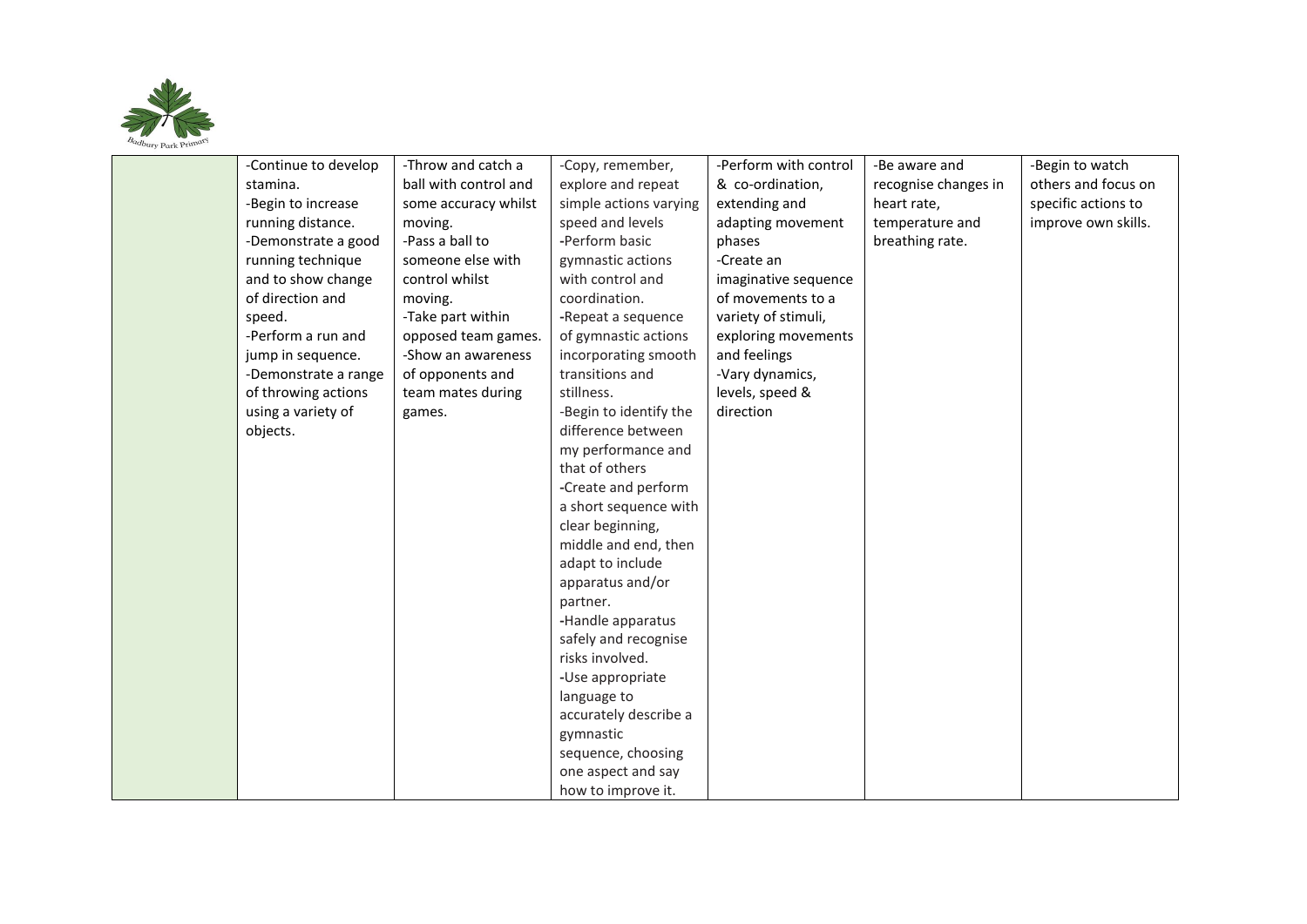

| Year <sub>3</sub> | <b>Athletics</b>                                                                                                                                                                             | <b>Invasion Games</b>                                                                                                                                                                                                                                                                                                                                                       | <b>Gymnastics</b>                                                                                                                                                                                                                                                                                                                                                                                                                  | <b>Dance</b>                                                                                                                                                                                                                                   | <b>Health and Well-</b>                                                                                                                                                                                | <b>Evaluating and</b>                                                                                  |
|-------------------|----------------------------------------------------------------------------------------------------------------------------------------------------------------------------------------------|-----------------------------------------------------------------------------------------------------------------------------------------------------------------------------------------------------------------------------------------------------------------------------------------------------------------------------------------------------------------------------|------------------------------------------------------------------------------------------------------------------------------------------------------------------------------------------------------------------------------------------------------------------------------------------------------------------------------------------------------------------------------------------------------------------------------------|------------------------------------------------------------------------------------------------------------------------------------------------------------------------------------------------------------------------------------------------|--------------------------------------------------------------------------------------------------------------------------------------------------------------------------------------------------------|--------------------------------------------------------------------------------------------------------|
|                   |                                                                                                                                                                                              |                                                                                                                                                                                                                                                                                                                                                                             |                                                                                                                                                                                                                                                                                                                                                                                                                                    |                                                                                                                                                                                                                                                | <b>Being</b>                                                                                                                                                                                           | <b>Improving</b>                                                                                       |
|                   |                                                                                                                                                                                              |                                                                                                                                                                                                                                                                                                                                                                             |                                                                                                                                                                                                                                                                                                                                                                                                                                    |                                                                                                                                                                                                                                                |                                                                                                                                                                                                        | Performance                                                                                            |
|                   | -Select running speed<br>for appropriate activity.<br>-Make up repeat a short<br>sequence of linked<br>jumps.<br>-Begin to make<br>decisions about<br>throwing for accuracy<br>and distance. | -Throw and catch a ball<br>with control under<br>limited pressure to keep<br>possession and score<br>goals.<br>-Pass a ball to someone<br>else with control and<br>accuracy whilst moving.<br>-Begin to use a range of<br>simple tactics for<br>defending and<br>challenging their<br>opponent.<br>Use simple rules fairly<br>and extend them to<br>devise their own games. | -Perform combinations<br>of gymnastic actions<br>using floor, mats and<br>apparatus.<br>-Develop gymnastic<br>techniques and<br>transitions.<br>-Adapt a gymnastic<br>sequence to include<br>different levels speeds<br>or directions.<br>-Recognise that strength<br>& suppleness are<br>important parts of<br>fitness.<br>-Describe my own and<br>others work noting<br>similarities and<br>differences<br>-Make suggestions for | -Improvise freely on my<br>own & with a partner<br>-Compare, develop &<br>adapt movement &<br>motifs to create longer<br>dances.<br>-Use dance vocabulary<br>-Create, adapt and link a<br>range of dance actions<br>that communicate<br>ideas. | -Give reasons why<br>warming up before an<br>activity is important and<br>why physical activity is<br>good for my health.<br>-Understand that<br>stamina is required for<br>playing extended<br>games. | -Recognise good<br>performances in<br>themselves and others<br>to improve their own<br>performance.    |
|                   |                                                                                                                                                                                              |                                                                                                                                                                                                                                                                                                                                                                             | improvements.                                                                                                                                                                                                                                                                                                                                                                                                                      |                                                                                                                                                                                                                                                |                                                                                                                                                                                                        |                                                                                                        |
| Year 4            | <b>Athletics</b>                                                                                                                                                                             | <b>Invasion Games</b>                                                                                                                                                                                                                                                                                                                                                       | <b>Gymnastics</b>                                                                                                                                                                                                                                                                                                                                                                                                                  | <b>Dance</b>                                                                                                                                                                                                                                   | <b>Health and Well-</b><br><b>Being</b>                                                                                                                                                                | <b>Evaluating and</b><br><b>Improving</b><br>Performance                                               |
|                   | -Improve and sustain<br>running technique at<br>different speeds.<br>-Show good control<br>within running,<br>throwing and<br>jumping.<br>-Demonstrate<br>accuracy and                       | -Throw and catch a<br>ball with control<br>under pressure to<br>keep possession and<br>score goals.<br>-Pass a ball to<br>someone else with<br>control and accuracy                                                                                                                                                                                                         | -Copy, remember,<br>explore and repeat<br>actions and link and<br>vary ideas with<br>control and co-<br>ordination.<br>-Apply compositional<br>ideas to sequences<br>using floor and a                                                                                                                                                                                                                                             | -Demonstrate<br>precision, control &<br>fluency in response to<br>stimuli<br>-Vary dynamics &<br>develop actions with<br>a partner or as part of<br>a group                                                                                    | -Begin to explain the<br>difference between<br>stamina required for<br>distance running and<br>acceleration for<br>sprinting.                                                                          | -Recognise good<br>performances in<br>themselves and<br>others to improve<br>their own<br>performance. |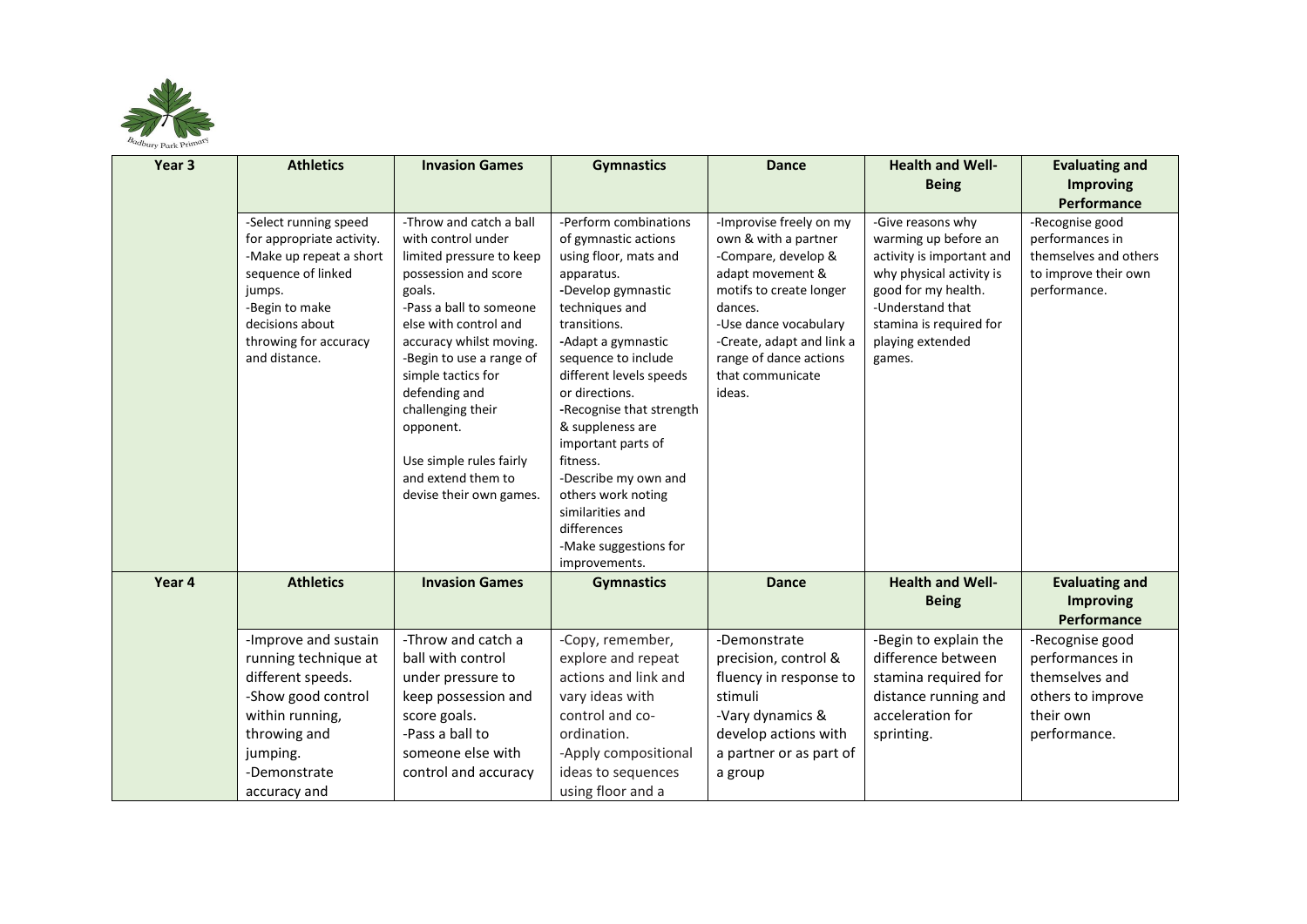

|        | technique in a range   | whilst moving under                         | range of apparatus,                 | -Continually                            |                         |                        |
|--------|------------------------|---------------------------------------------|-------------------------------------|-----------------------------------------|-------------------------|------------------------|
|        | of throwing and        | pressure.                                   | alone and with                      | demonstrate rhythm                      |                         |                        |
|        | running actions.       | -Use a range of                             | others.                             | & spatial awareness                     |                         |                        |
|        | -Identify and explain  | techniques and                              | -Combine actions and                | -Create longer and                      |                         |                        |
|        | good athletic          | tactics to attack, keep                     | show clarity of shape               | more complex dance                      |                         |                        |
|        | performance.           | possession and score.                       | in longer sequences,                | phrases using                           |                         |                        |
|        |                        | -Begin to change                            | alone or with a                     | different                               |                         |                        |
|        |                        | pace, length and                            | partner. - Understand               | compositional ideas                     |                         |                        |
|        |                        | direction to outwit                         | how strength and                    | -Perform, remember                      |                         |                        |
|        |                        | their opponent.                             | suppleness improve                  | repeat and refine a                     |                         |                        |
|        |                        | -Appreciate that rules                      | gymnastic                           | dance                                   |                         |                        |
|        |                        | need to be consistent                       | performance.                        |                                         |                         |                        |
|        |                        | and fair, using this                        | -Identify good                      |                                         |                         |                        |
|        |                        | knowledge to create                         | performance, based                  |                                         |                         |                        |
|        |                        | rules and teach them                        | on a given criteria,                |                                         |                         |                        |
|        |                        | to others.                                  | and suggest ideas for               |                                         |                         |                        |
|        |                        |                                             | practices that will                 |                                         |                         |                        |
|        |                        |                                             | improve their                       |                                         |                         |                        |
|        |                        |                                             |                                     |                                         |                         |                        |
|        |                        |                                             | sequence.                           |                                         |                         |                        |
| Year 5 | <b>Athletics</b>       | <b>Invasion Games</b>                       | <b>Gymnastics</b>                   | <b>Dance</b>                            | <b>Health and Well-</b> | <b>Evaluating and</b>  |
|        |                        |                                             |                                     |                                         | <b>Being</b>            | <b>Improving</b>       |
|        |                        |                                             |                                     |                                         |                         | <b>Performance</b>     |
|        | -Demonstrate good      | -Demonstrate                                | Perform challenging                 | -Perform & create                       | -Explain how the        | -Take on a range of    |
|        | control, strength,     | controlled movement                         | combinations of                     | motifs in a variety of                  | body reacts during      | different roles within |
|        | speed and stamina in   | with a ball in an                           | gymnastic actions                   | dance styles with                       | warm ups and cool       | sporting activities    |
|        | a variety of athletic  | opposed situation                           | with control,                       | accuracy &                              | downs in ways that      | (officiating, time     |
|        | events.                | whilst moving.                              | precision and fluency.              | consistency                             | suit the activity.      | keeping).              |
|        | -Apply skills in a     | -Use a range of                             | -Perform actions                    | -Select & use a wide                    | -Begin to encourage     |                        |
|        | competitive situation. | sending, receiving                          | shapes and balances                 | range of                                | children to develop     |                        |
|        |                        | and travelling                              | with good body                      | compositional skills to                 | their own warm ups      |                        |
|        |                        | techniques in games                         | tension and                         | demonstrate ideas                       | and cool down           |                        |
|        |                        | with varied control.                        | extension.                          | -Express themselves                     | activities.             |                        |
|        |                        | -Develop tactics and<br>know the difference | -Repeat a longer,<br>more difficult | by creating and<br>performing dances in |                         |                        |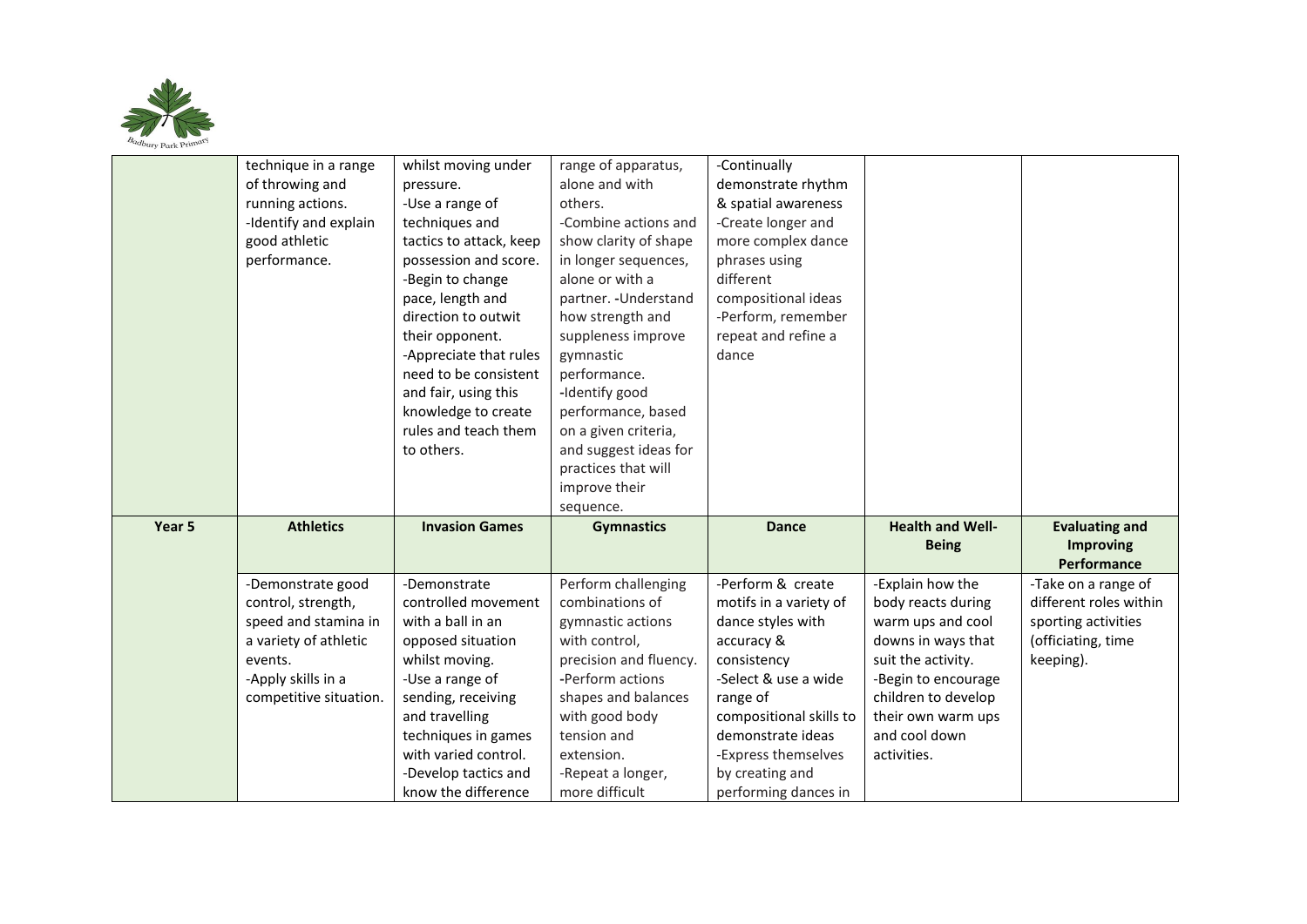

|        |                        | between attacking                        | sequence accurately    | a range of styles       |                         |                        |
|--------|------------------------|------------------------------------------|------------------------|-------------------------|-------------------------|------------------------|
|        |                        | and defending skills,                    | emphasizing            | working with partners   |                         |                        |
|        |                        | using them with                          | extension, body        | or groups               |                         |                        |
|        |                        | accuracy, confidence                     | shape and changes in   | -Understand and         |                         |                        |
|        |                        | and control.                             | direction, alone, with | perform different       |                         |                        |
|        |                        | -Explore a variety of                    | a partner or a small   | styles of dance clearly |                         |                        |
|        |                        | positions within a                       | group.                 | and fluently            |                         |                        |
|        |                        | game.                                    | -Devise their own      |                         |                         |                        |
|        |                        | -Understand the skills                   | warm up routine and    |                         |                         |                        |
|        |                        | needed to compete in                     | understand how their   |                         |                         |                        |
|        |                        | the game.                                | muscles work.          |                         |                         |                        |
|        |                        | -Change pace, length                     | -Evaluate a sequence   |                         |                         |                        |
|        |                        | and direction to                         | and suggest            |                         |                         |                        |
|        |                        | outwit their                             | improvements to        |                         |                         |                        |
|        |                        | opponent.                                | speed, direction and   |                         |                         |                        |
|        |                        |                                          | level.                 |                         |                         |                        |
| Year 6 | <b>Athletics</b>       | <b>Invasion Games</b>                    | <b>Gymnastics</b>      | <b>Dance</b>            | <b>Health and Well-</b> | <b>Evaluating and</b>  |
|        |                        |                                          |                        |                         |                         |                        |
|        |                        |                                          |                        |                         | <b>Being</b>            | <b>Improving</b>       |
|        |                        |                                          |                        |                         |                         | Performance            |
|        | -Demonstrate good      | -Perform all skills with                 | -Perform and create    | -Perform & create       | -Understand how to      | -Taking on a range of  |
|        | control, strength,     | the correct technique                    | movement sequences     | motifs in a variety of  | bring their heart rate  | different roles within |
|        | speed and stamina in   | with greater speed                       | with some complex      | dance styles with       | down slowly within a    | sporting activities    |
|        | a variety of athletic  | and accuracy.                            | skills and displaying  | accuracy &              | cool down.              | (officiating, time     |
|        | events.                | -Use marking, tackling                   | accuracy and           | consistency             | -Explain how the        | keeping).              |
|        | -Apply my skills in a  | and/or interception                      | consistency.           | -Select & use a wide    | body reacts during      | S-haring personal      |
|        | competitive situation. | to improve                               | -Work with a partner   | range of                | warm ups and cool       | targets aiming for     |
|        |                        | defending.                               | or small group to      | compositional skills to | downs in ways that      | improvement.           |
|        |                        | -Explore a variety of                    | practice and refine a  | demonstrate ideas       | suit the activity.      |                        |
|        |                        | positions within a                       | sequence.              | -Express themselves     |                         |                        |
|        |                        | game. Understanding                      | -Create and perform    | by creating and         |                         |                        |
|        |                        | the skills needed to                     | a longer, fluent       | performing dances in    |                         |                        |
|        |                        | compete in the game.                     | sequence using         | a range of styles       | Children to develop     |                        |
|        |                        | -Change pace, length<br>and direction to | planned variation      | working with partners   | their own warm ups      |                        |